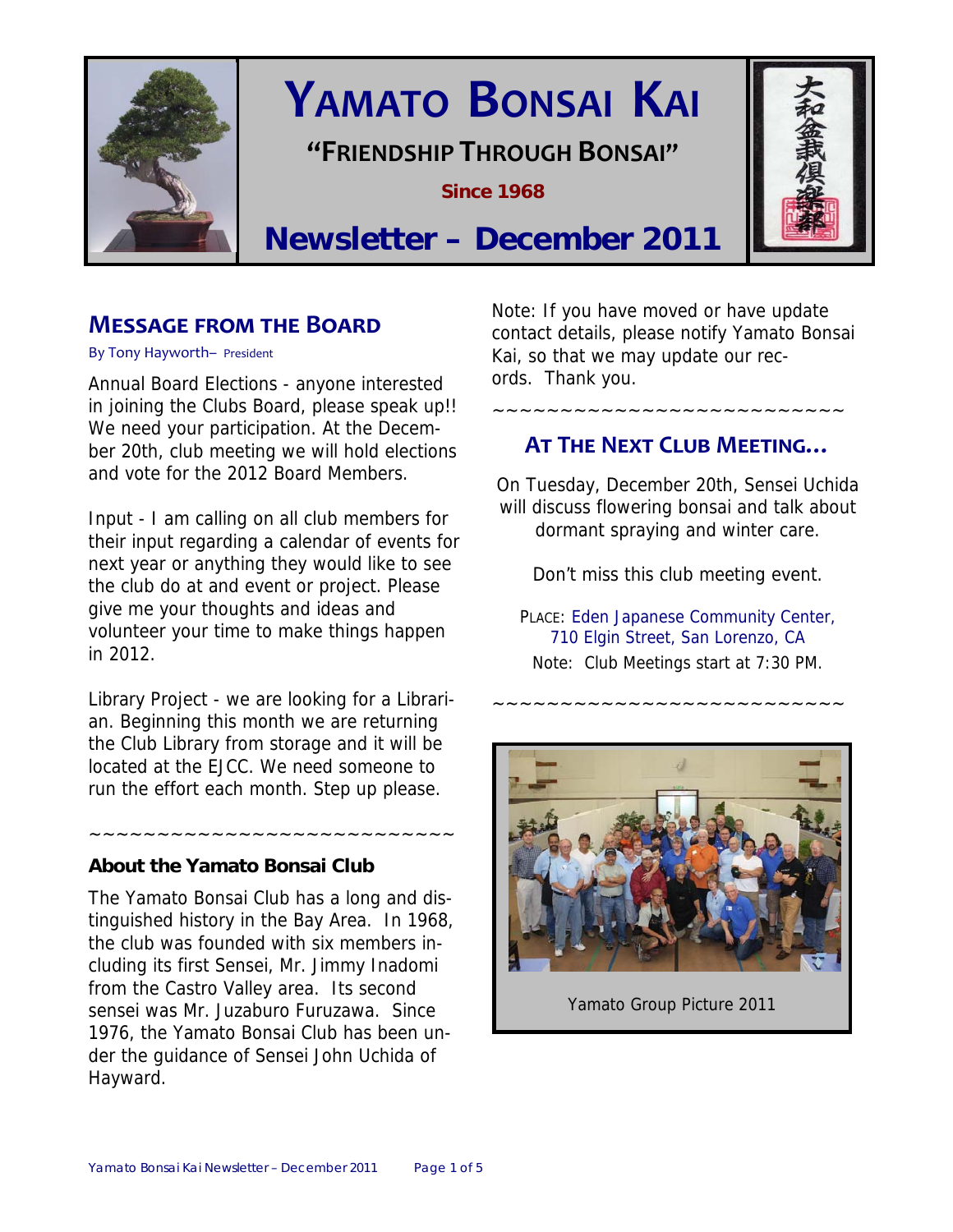

#### **Meeting Location Reminder**

Our monthly club meetings are now held at the Eden Japanese Community Center. The location address is 710 Elgin Street San Lorenzo.



## **SENSEI UCHIDA'S NOTES**

#### By Johnny Uchida – Club Sensei

Dear club member, how are you? Every day is getting colder, the weather is cold and it looks like winter. But we shouldn't complain, we are living in a very good area. Summertime is hot enough and wintertime is cold enough too. Plants like bonsai will rest for the next 2 months until the warmer spring weather comes. So what you have to do when cold weather, deciduous tree pruning first then dormant spray. The evergreen bonsai you could do dormant spray too. So bonsai care is very important. In cold weather we don't want to do anything but the bonsai need the help. Any deciduous tree when they drop the leaf pick up right awaycleaning up is very important.

You know, I'm getting "old" and should be slowing down. I think I know better, so I sell my bonsai 25-30%off if interested come see me and we can talk. Maybe some of the

people I don't see I see this holiday season. If I don't see you, have a very Happy Holiday. Thank you, I will see you at the meeting.





## **GSBF CALENDAR OF EVENTS**

(For a more complete list, please refer to Golden Statements calendar of events or visit the web site at www.gsbf-bonsai.org).

Some nearby scheduled events are:

#### December 3

#### Fresno, California

Fresno Area Bonsai Clubs: Fourth Annual Bonsai Yard Sale at 736 West Browning Avenue from 8AM-3PM. There will be a very large selection of raw materials, some finished bonsai, used pots, books, magazines, and stands, all at very reasonable prices. Everyone is welcome to participate. If you wish to sell or trade bonsai related items or need a table, please contact us in advance so that we may plan space accordingly. Lunch will be available. Contact Ralph Schroeder at 559 271-8299 or ralsch@sbcglobal.net

### December 27-January 1, 2012

San Marino, California California Aiseki Kai: 22nd Anniversary Exhibition of Viewing Stones Show in Friends Hall at the Huntington Library and Botanical Gardens, 1151 Oxford Road. Hours are 10:30AM-4:30PM each day, and the display will be open on New Years Day. Daily slide shows will repeat each hour, December 29-30, 2011. Free parking and free entry to our exhibit. For more information see our website: aisekikai.com or contact hutch@aisekikai.com

#### January 14-15 Oakland, California Bay Island Bonsai: Annual Bonsai Exhibit at the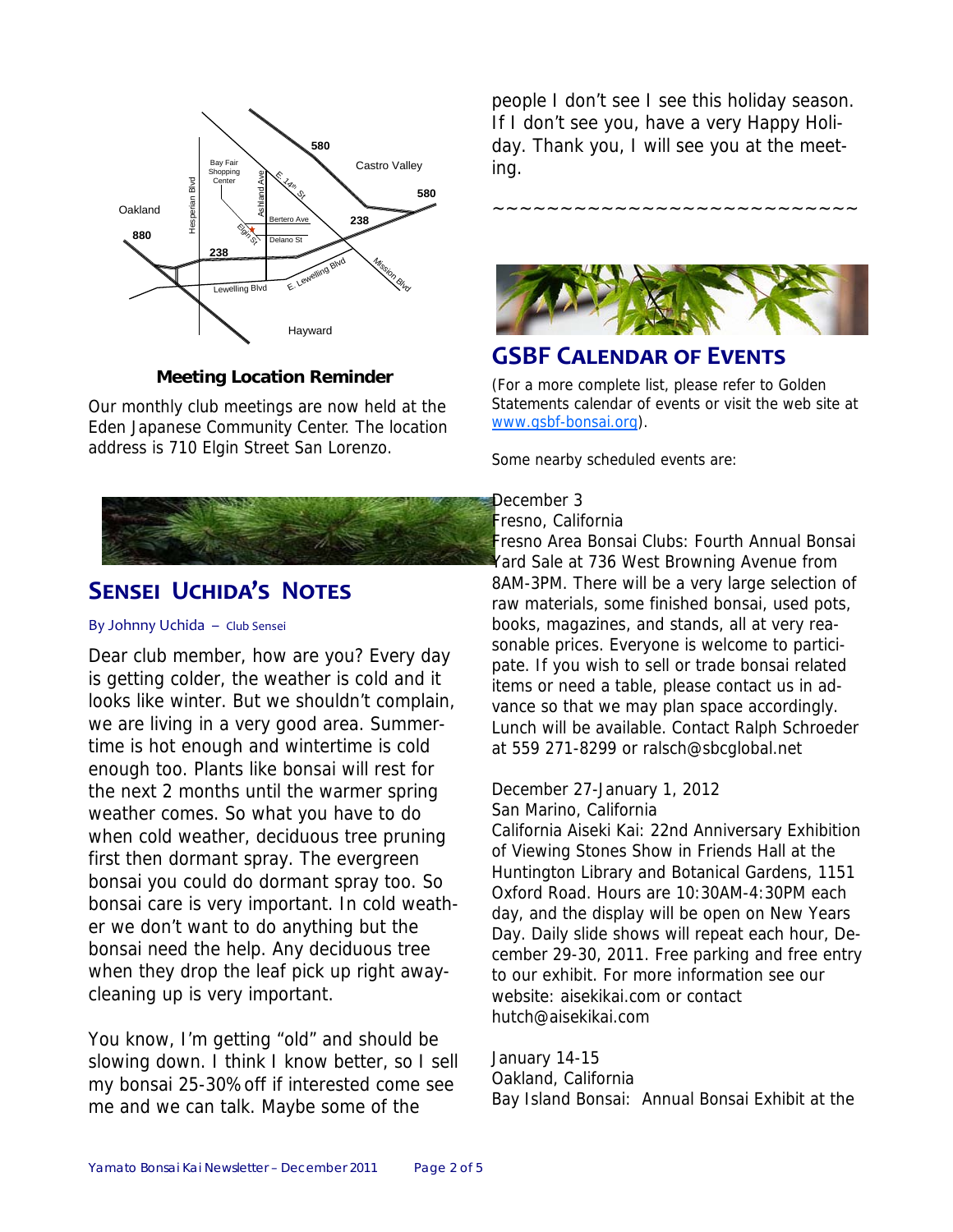Lakeside Garden Center, 666 Bellevue Avenue. Hours are 10AM-4PM, both days. On Saturday at 1PM there will be an auction, with a preview at 12Noon. Guided tours of the exhibit both days. Benefit Drawing (need not be present to win). Vendors; club member and educational bonsai material will be for sale. Free entry to the exhibit. Donations accepted. For more information call 510-919-5042 or visit www.bayislandbonsai.com

#### January 28-29

Oakland, California

Bay Area Bonsai Associates: 31st Annual Bonsai Exhibition at the Lakeside Park (Lake Merritt) Garden Center, 666 Bellevue Avenue. Show hours are Saturday, 5-9PM and a demonstration by Ryan Neil starts at 6:30PM, followed by a raffle of the demonstration tree. Sunday hours are 10AM-4PM. A plant sale (including bonsai related items such as pots, tools, soils, wires, books, etc.) will be continuous both days. Admission is free. For more information contact John Roehl at bigbluemoon@comcast.net or 707-827-3206.



## **YAMATO CLASSIFIEDS**

#### **Bonsai Group Planting For Sale**

I have a nice 7 tree Japanese Hornbeam group planting in a cream colored glazed pot for sale at Grove Way Nursery. I need to get it to a good home ASAP. I just brought the price down from \$250 to \$150, I told Sensei that I will let this go for \$100 if it goes to a Yamato member. Email me if you are interested in pictures– Noah (noah@invalidargument.com)

**Pre-Bonsai and Bonsai - For Sale** – Tony Hayworth has many bonsai and pre-bonsai material for sale… including some large landscape sized bonsai styled trees. These would make great focal points for any landscape or yard redo projects that you may be planning. I am overstocked and want to move this material to a good home. Is that you?

I have a few pots for cheap also.

Contact Tony Hayworth early for best selection.

Phone: 510-471-9238 or bonsaicho@comcast.net

~~~~~~~~~~~~~~~~~~~~~

## **THIS MONTH …**

A very Happy Birthday to:

2nd – Jeanne Fujimoto 17th – Dennis Hawkins

Happy Anniversary to 21 – Lyle & Linda Crater 28 – Dennis & Jenny Hacker

## **CONTACT US**

If you need to mail anything to the club in general, please send to:

> **YAMATO BONSAI KAI P. O. Box 770 Union City, CA 94587-0770**

If there is anything you would like to contribute or comment on regarding the newsletter, contact the editor, Noah Hanna, at noah@invalidargument.com

If you have moved, or changed your email address, please notify Yamato Bonsai Kai, so that we may update our contact and mailing list information. Thank you.